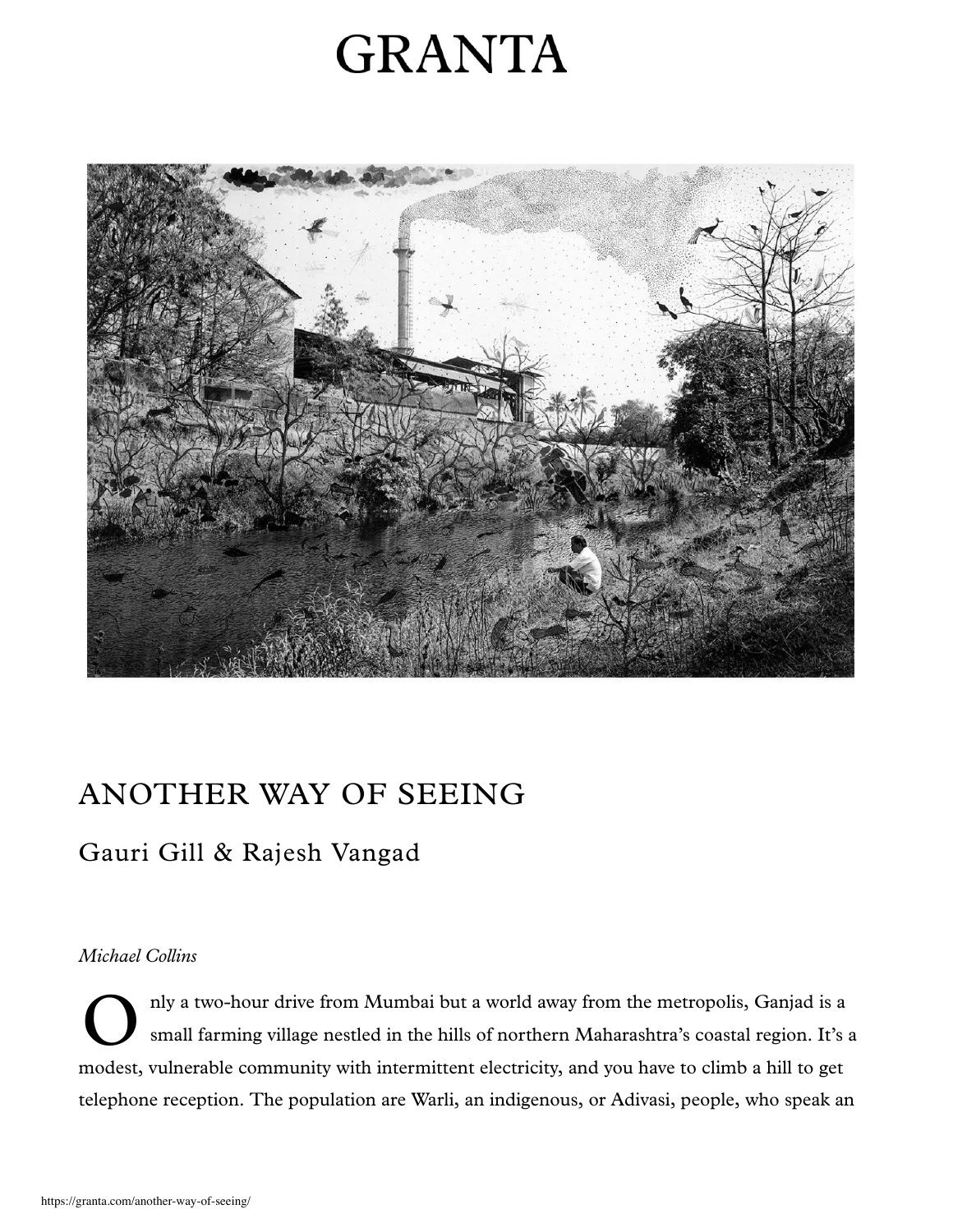unwritten language and are known for their folk paintings. Traditionally these were painted by women, using a paste made from flour and applied to dung walls inside their homes. Symbolic illustrations in stark white on an ochre background, they would commemorate special occasions such as weddings and harvests.

Warli paintings are no longer purely made for local village life; there is a mural by Rajesh Vangad, a celebrated Warli artist, at Mumbai airport. It was in Vangad's family home that the photographer Gauri Gill stayed when she came to Ganjad early in 2013 to work with the local primary school. The family has lived there for generations, and Vangad is intimate with the place and its history. He knows the stories of the violent political mobs and underhanded land grabs, and what the fields are like at haymaking time, and how the forest looks under a full moon. The more Gill understood Vangad's bond with the place, the more she could sense aspects of his life in particular locations. Her landscape photographs alone couldn't convey what Vangad would see and recall in these places. So she placed him in her landscape photographs, composing them as settings for his reminiscences, and to give expression to these she asked him to draw over the prints, projecting his memories onto the pictures.

#### Gauri Gill

I n early 2013, I spent some weeks in Ganjad in Dahanu – an Adivasi village in coastal Maharashtra. I was invited to live in the home of a well-respected artist, Rajesh Chaitya Vangad, and to create work in and for the local primary school.

In the course of my time living in Ganjad and working on the school project, I began to appreciate the landscape; only some hours away from Bombay, it was nonetheless completely distinct. We were living within nature, which, chameleon-like, had so many faces – changing even as one took a turn. There was no electricity for hours and nights altogether, and the Airtel only worked when you climbed a little hill.

Undistracted, one's awareness was sharpened. I wished to extend this awareness through photographing the landscape, but it felt distant, even opaque. Perhaps the beauty was a barrier, or perhaps I had simply not spent enough time there. In conversations with Rajesh, whose family has lived for generations in Vangad Pada, working as artists, we began to discuss his village.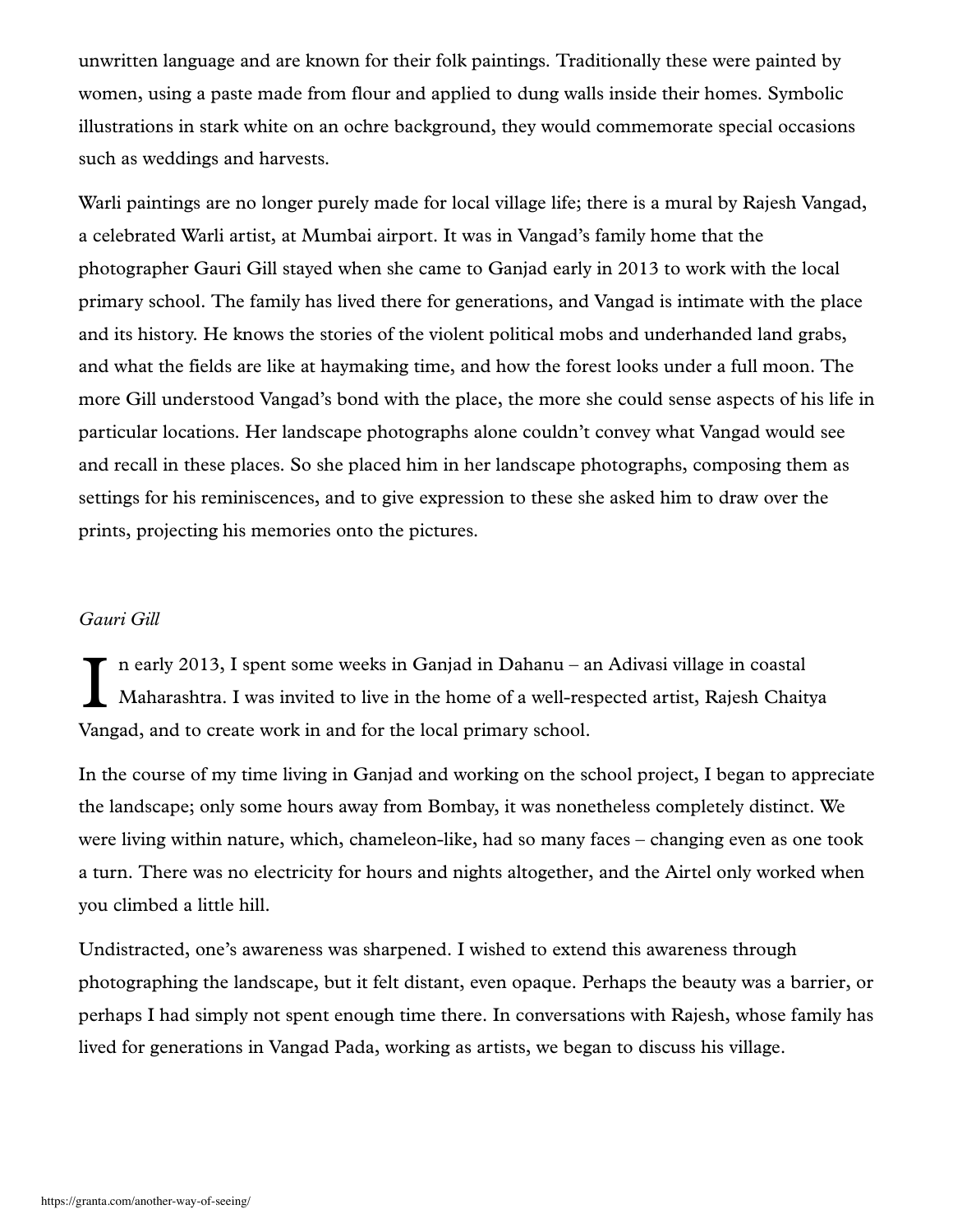Any place looks entirely different to different eyes. I was made acutely aware, once again, of how a place is assigned meaning only by its viewer, determined perhaps by her relative distance or proximity to it; and of how viewing itself is an essentially solitary act, since what we see might be only a projection of what we know, have already seen or experienced prior. As someone wise once said, to one man's eye the pond is full of beautiful lotuses to admire, to another man it contains mighty fish to eat.

Tentatively, I decided to photograph places significant to Rajesh – often with him present in the frame. He would take me to these special places, and I would decide where and how to construct the image, what to include within it, how to work with or against the light, how best to frame him within the landscape and so on. It was a set of pictures about his place, a map determined by Rajesh, and formally constructed by me – photographer as cartographer.

When I later saw my contact sheets, I realized that so much of the narrative that I had received from Rajesh – the great stories, which had made it come alive for me – was missing. Part of it, I realized, was the limitation – and perhaps, unique presence – of photography, which restricts what is in the image to 'now'. How could I convey what happened in those months in the 1970s when the violent mobs of a powerful political party raided the village and the locals fled and fell upon each other in terror; or the particular full moon night in October when a great forest on one hill comes alive, and all the people who spend that night in the forest see shining eyes glitter around them, as even the most dangerous animals are benign when everything glows from the aura of the moon; or the stories of great overlords who come calling in secret to the homes of innocent, hospitable men, bringing gifts and drink and returning with deeds of land; or the mythical stories that encompass everything that has come or is yet to come.

So we decided to collaborate in a more active way. Rajesh would inscribe his drawing over my photograph, meet my text with his own. Or I would construct a photographic scene or set, in which he might stand and speak. Over the course of the last year, through works mailed back and forth between Delhi and Ganjad and subsequent meetings, we selected several photographs and worked on them to reflect the narratives that arose from our conversations. We restricted our work to a monochromatic palette to make the encounter more intense and precise. The final work was created over a period of thirty days spent together in my studio in Delhi, in two spells.

This commingling work may be seen as an encounter between two artists of about the same age with entirely different languages – one with ancient antecedents, the other more recently originated; and the histories, politics and world views embedded within the expression of those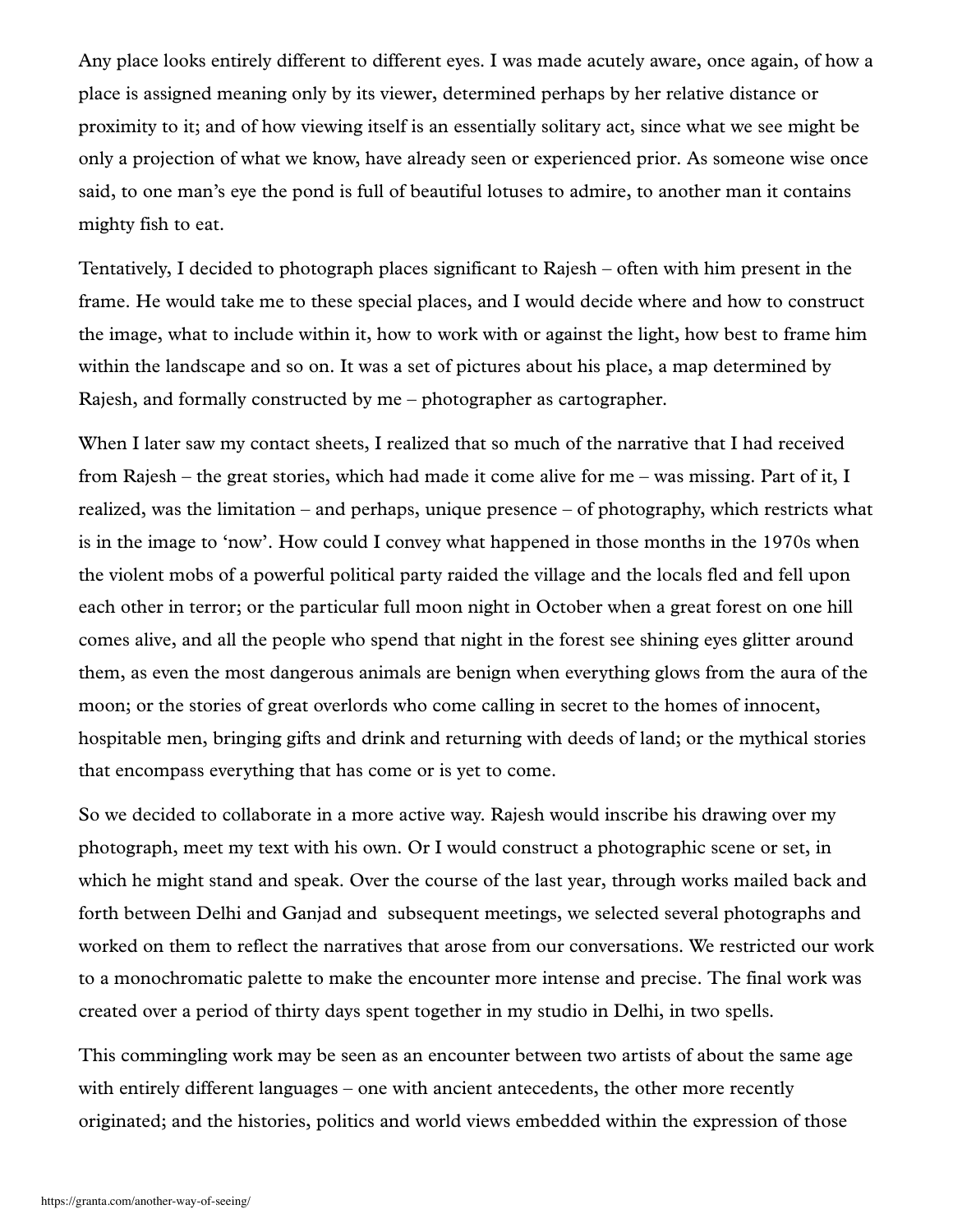forms. Rajesh's language, constructed with stick and brush, unfolds entirely from an encyclopedia of forms in the mind, which emerge to reflect the world, memory and myth: wind, disease, apocalypse – anything is summoned forth at will. In my own language, constructed by camera and negative, the world itself is the encyclopedia, and I recognize and edit existing structures to reflect what is apparent in my mind. The final work contains parallel projections of place; using perspective, negative and positive space, tonal values and relative dimensions, it merges fields of sight, and of perception. If you stand here, you might see it this way, if you move just a little, another world unfolds.

#### Rajesh Vangad

I am a creation of my stories, which live in my work. There are at least sixty stories I know. They concern gods, kings, man, the earth, Mahadeva, Parvati and the gods of the hills. This particular story was told to my father's father by his brother. He relayed it to my father, who told it to me. I believe it was prescient, that it foretells the future. It encompasses so much of what we see today: earthquakes, cyclones, tsunamis and all kinds of destruction on earth. Why do we farm, when, and how, in how many days and in what ways must the farmer till his fields, all of this is in the stories. It manifests constantly in my work:

Once, there were four hunters. Each hunter came from a different direction and represented a different portion of the whole – North, South, East and West. Each one went to the forest to hunt. The hunters did not know each other and went there on their own. Hunting, they roamed from forest to forest, until they were in the deep. One day, in a clearing, the first hunter encountered the second and asked him, who are you? The second hunter answered: I am a hunter, from the South. The first hunter replied: I too am a hunter, from the North. The two decided that since they were both hunters, they would hunt together. Both continued their journey.

As they travelled, the two encountered the third. They asked him: who are you and where are you from? He replied: I am a hunter, from the East. They invited him to join them. And so they continued.

Like this days and nights passed. One day, they went to a big jungle to hunt. There they met the fourth hunter. In answer to their question of his antecedents, he replied: I am a hunter, from the West. The four decided to continue together, hunting as they moved deeper and deeper into the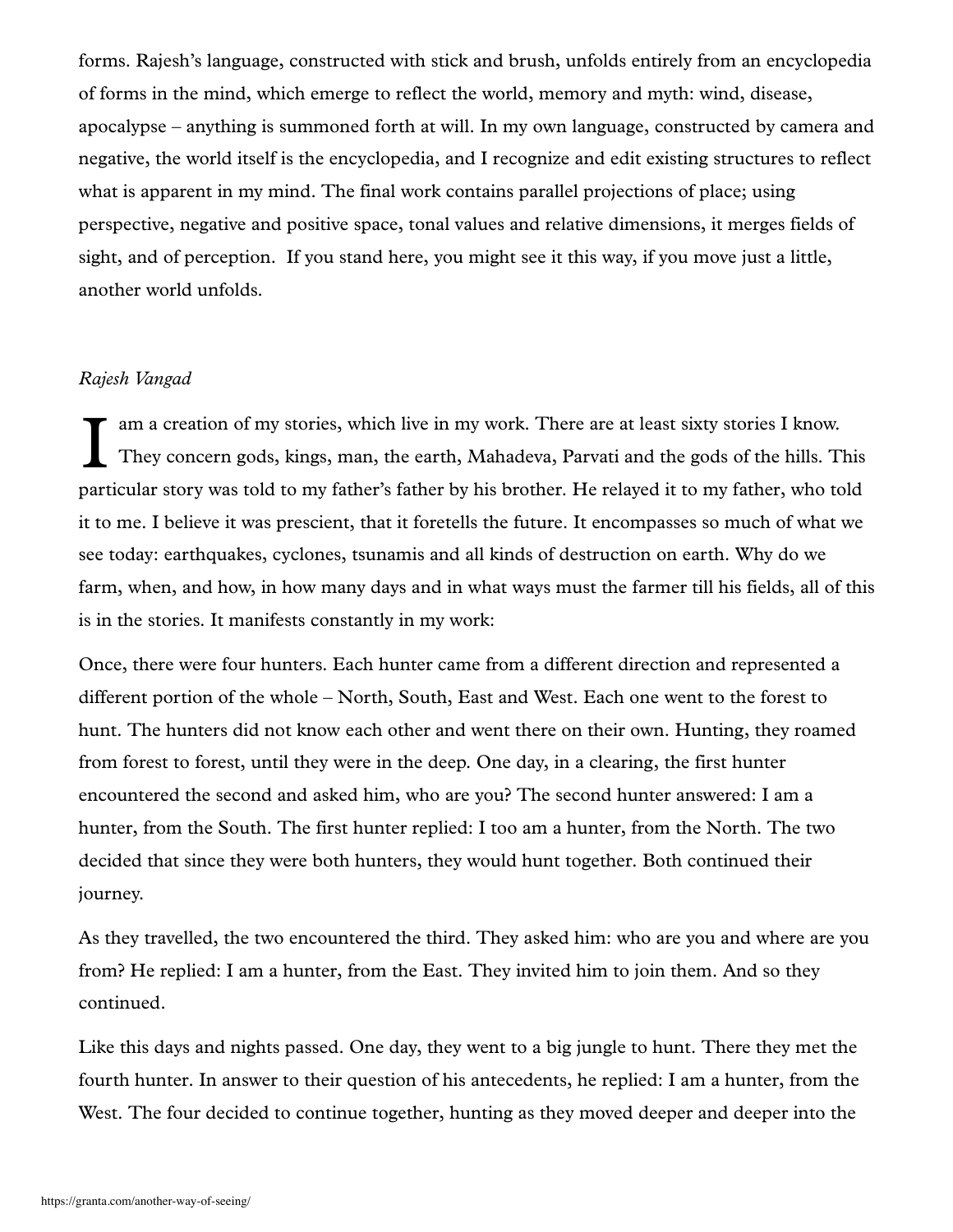forest.

When they finally arrived in the very dense core of the jungle, they could not find anything to hunt for two full days. So they decided to find somewhere where there was water and the shade of a tree to rest. They spotted a large Bael tree, and a stream flowing nearby. As they went closer, they saw a hut near the tree. As they moved even closer, they saw a sadhu near the hut. They greeted him respectfully, and he asked them how it was that they had come to the deepest part of the jungle. One replied: We are hunters of four separate directions, and met while hunting; hunting together, we arrived here. They asked if they could spend the night in the hut. The sadhu answered in the affirmative. All four of them cooked some food, ate and slept.

In the morning, before the sun rose, the four went off in four different directions to do their morning ablutions. When the first hunter reached the river, before bathing he saw a cow give birth and eat its offspring immediately after. The first hunter was astonished at the sight.

The second hunter went in another direction, where he saw two large trees. Upon one he saw a beehive. Before he could begin to bathe he saw an elephant eat all the leaves of the tree only to discover his tail was now stuck fast to the hive. No matter what he did, he could not dislodge it. The second hunter was astonished at the sight.

The third hunter made his way to bathe, but before he could do so, he saw the large mountain before him begin to slowly melt into water. As dawn rose, he saw the immoveable mountain, with all the men, animals, trees and plants upon it, become water and flow into the river. The third hunter was astonished at the sight.

The fourth hunter, before bathing, saw before him a greater mountain, with men and animals, trees and plants, start to crumble from one side, even as it caught fire. As it was being destroyed various gods tried to stop it, but they were unable to do so. Finally, a god managed to halt the destruction with the point of a needle. The fourth hunter was astonished at the sight.

All four returned to the hut, and told each other what they had seen. When they arrived, the sadhu was praying to Mahadeva. The hunters decided not to hunt that day, and instead told the sadhu the full story when he had finished. When the first hunter relayed his sight, the sadhu replied: Don't trust anyone in these times. When the second hunter relayed his sight, the sadhu replied: Even the strongest man is able to get snared by small things. Therefore, walk carefully.